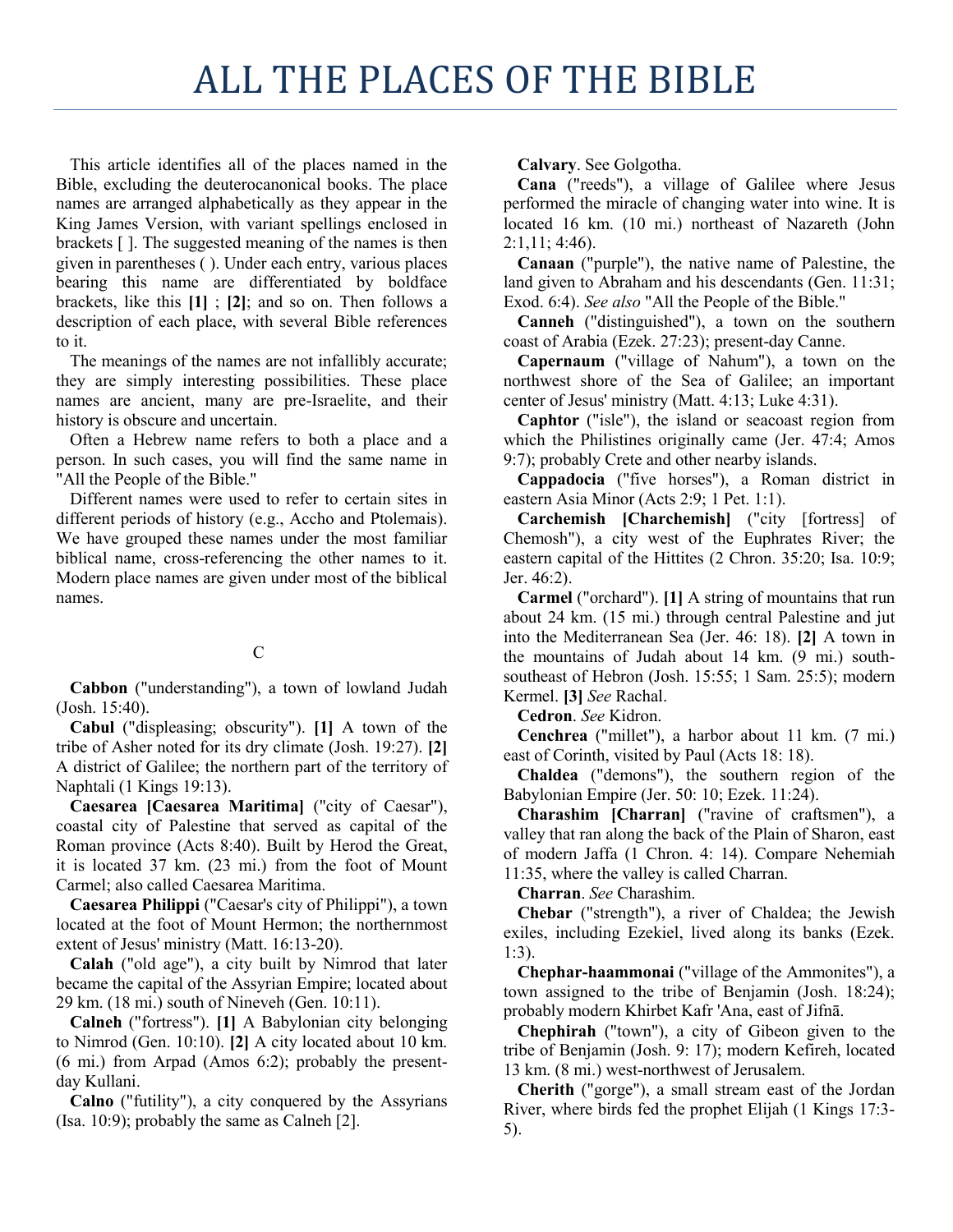

Ruins of Caesarea . Built by Herod the Great, this magnificent city stood on the Mediterranean shore of Palestine. Named in honor of Augustus Caesar, it was a celebrated trading center and seaport . Paul departed from Caesarea on his way to Tarsus, having escaped his Jewish enemies in Damascus (Acts 9:30).

**Chesalon** ("hopes"), a town on Mount Jearim of Judah, about 16 km. (10 mi.) west of Jerusalem (Josh. 15: 10).

**Chesil** ("fool"), a village in the southern most portion of Judah (Josh. 15:3); perhaps the same as Bethuel  $(q.v.)$ .

**Chesulleth** ("loins"), a town 6 km. (4 mi.) southeast of Nazareth in the territory of Issachar (Josh. 19: 18).

**Chezib**. *See* Achzib.

**Chidon [Nachon]** ("javelin"), the place where Uzzah was struck dead for touching the ark of the covenant (1 Chron. 13:9); in 2 Samuel 6:6 the place is called Nachon. Its exact location is unknown.

**Chilmad** ("closed"), a nation on the Euphrates River that traded with Tyre (Ezek. 27:23).

**Chinnereth [Chinneroth; Cinneroth]** ("harps"). **[1]** Another name for the Sea of Galilee (Num. 34: 11; Josh. 12:3). **[2]** A city on the north shore of the Sea of Galilee (Deut. 3: 17). **[3]** The region surrounding the city of Chinnereth (1 Kings 15:20).

**Chios** ("open"), an island of the Greek chain at the entrance to the Gulf of Smyrna (Acts 20: 15).

**Chisloth-tabor** ("loins of tabor"), a city of Zebulun at the foot of Mount Tabor (Josh. 19:12). It is perhaps identical with Tabor [2].

**Chor-ashan** ("smoking furnace"), a town in Judah given to Simeon (1 Sam. 30:30). It is possibly identical with Ashan (q.v.).

**Chorazin** ("secret"), a coastal city of the Sea of Galilee where Jesus Christ performed many miracles (Matt. 11:21; Luke 10:13).

**Chozeba** ("untruthful"), a village of Judah inhabited by the descendants of Shelah (1 Chron. 4:22); probably the same as Achzib [1].

**Chun**. See Berothah.

**Cilicia** ("rolling"), a district of southeast Asia Minor. Paul was born in Tarsus, the principal city of this district (Acts 21:39).

**Cities of Refuge**, six Levitical cities set aside as sanctuaries for certain criminals: Bezer, Ramoth-gilead, Golan, Kedesh, Shechem, and Kirjath-arbu (Deut. 4:41- 43; Josh. 20:7-9).

**Cities of the Plain**, five cities located on the Plain of Jordan: Sodom, Gomorrah, Admah, Zeboim, and Zoar (Gen. 10:19; 13:10).

**City of David**. **[1]** Jebusite city of Zion captured by David's men. David made it his royal city and renamed it Jerusalem (2 Sam. 5:6-9; 1 Chron. 11:5, 7). **[2]** *See* Bethlehem.

**City of Salt**, a city in the wilderness of Judah near Engedi (Josh. 15:62).

**Clauda** (" lamentable "), an island south-west of Crete passed by Paul during his journey to Rome (Acts 27: 16)

**Cnidus** ("age"), a city on the southwestern coast of Asia Minor near the Isle of Cos passed by Paul on his journey to Rome (Acts 27:7).

**Colosse [Colossae]** ("punishment"), a city in the district of Phrygia in Asia Minor (Col. 1:2).

**Corinth** ("ornament"), a Greek city located on the isthmus between the Peloponnesus and mainland Greece, about 64 km. (40 mi.) west of Athens (Acts 18:1; 1 Cor. 1:2).

**Corner Gate**, a gate near the northwest comer of the wall of Jerusalem (2 Kings 14:13).

**Crete** ("carnal"), a large island southeast of Greece (Titus 1:5).

**Cush** ("black"), the area of the Upper Nile south of Egypt; traditional homeland of the descendants of Ham (Gen. 10:6-8). *See also* "All the People of the Bible."

**Cuth** ("burning"), a Babylonian city (2 Kings 17:30); present-day Tell Ibrahim, northeast of Babylon.

**Cyprus** ("fairness"), an island in the northeastern Mediterranean Sea about 96 km. (60 mi.) east of Syria (Acts 13:4; 15:39).

**Cyrene** ("wall"), a city of Libya in Northern Africa (Matt. 27:32); probably modern Tripoli.